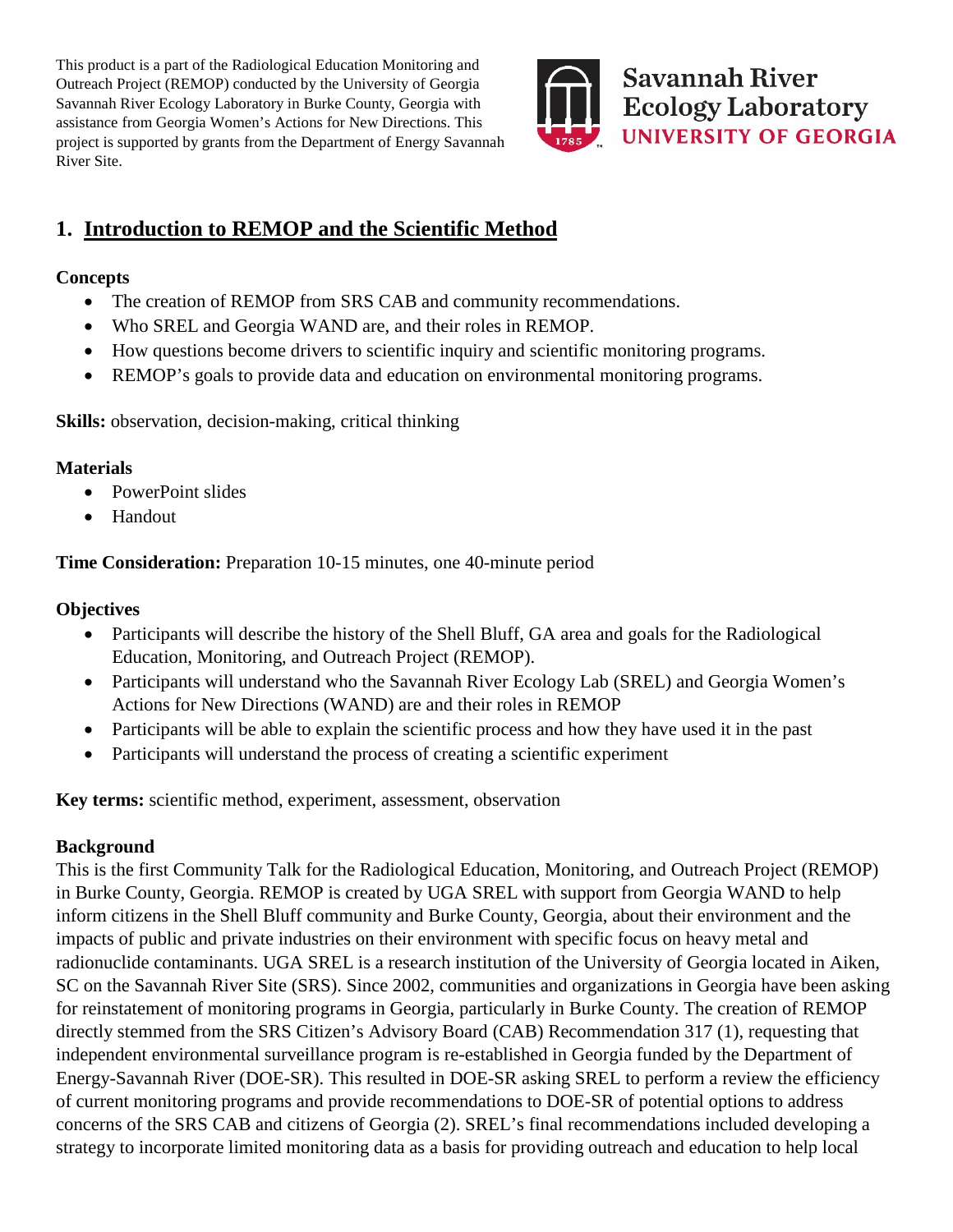residents draw their own conclusions concerning health risks. At the same time, the U. S. Environmental Protection Agency (EPA) was working with a contractor on a Technical Assistance Needs Assessment (TANA) for Shell Bluff and Burke County residents. The results of this assessment also indicated topics REMOP should cover and how to provide content to the public.

SREL will be providing monthly Community Talks that provide information on a wide-variety of topics that will provide foundational knowledge to understanding current and future monitoring programs in the region. Our first talk is about the Scientific Method, and next month we will discuss Contaminants in Our Lives. REMOP's goals include increasing community knowledge about monitoring programs in the area and provide educational opportunities to community members focused on local contaminants. A Community Advisory Council (CAC) made up of leaders from Shell Bluff and Burke County will act as the first review for REMOP content. There will also be an External Advisory Council that is made up of experts from multiple disciplines, including environmental toxicology, nuclear engineering, environmental justice and local stakeholders. SREL is also planning to conduct data collection from water (both well water and surface waters), soil, garden vegetables, and domestic animals in 2018 for educational purposes to provide insight to past and current monitoring data. Data collected as part of REMOP are intended to be used for educational and outreach purposes only and are not for environmental monitoring or any regulatory purposes. Data collected under REMOP will not meet the requirements of a legally authorized monitoring program. For example, data collected under REMOP will not be gathered in compliance with the geographic, statistical, or site selection procedures required by a legally authorized monitoring program conducted by or on behalf of any regulatory agencies. We will collect these samples in partnership with community members and present the results during the second year of REMOP.

The contaminant history in Shell Bluff and Burke County focuses on two well-known sources, the Department of Energy Savannah River Site and Georgia Power's Plant Vogtle. There are multiple groups that perform monitoring of radionuclides and heavy metals in the area – including SRS and Plant Vogtle. Governmental agencies data is publicly available but sometimes hard to find or understand. The Georgia Environmental Protection Division monitored radionuclides from the early 1970s until 2002. Since the end of the monitoring program, Georgia WAND has been working with community members to reinstated a monitoring program in Georgia. There is limited monitoring of water in the region for heavy metals like mercury (9, 10, 11) by governmental organizations. Private companies must provide data to show they are meeting compliance laws regulated by the US EPA, but they do not have to release this data to the public (7). Scientific studies have seen negative health effects from areas where heavy metals and radiation exposure exceeds regulatory limits (12, 13, 14). Due to human health concerns raised by Shell Bluff community members about the impacts of radionuclides and heavy metals in the area (see Georgia WAND's History of Shell Bluff brochure), it is important to understand how monitoring programs in the area are set up, are regulated, and what the data mean to citizens in Burke County.

Before we can get too detailed about the mechanisms behind environmental monitoring programs, the energy industry, and other topics in REMOP, it is important to understand the basis of scientific studies – the Scientific Method. The Scientific Method is the most basic component of scientific research. The Scientific Method is where scientists start to build research questions and experiments to answer those questions  $(8)$ . The Scientific Method has five parts: 1. Make an observation, 2. Make a prediction, 3. Test the hypothesis with an experiment, 4. Analyze the results, 5. Make a conclusion. It's important for this process to remain unbiased, or neutral. Scientists created series of checks and balances throughout the scientific method so that potential biases and assumptions can be addressed. It's also very important to realize that the scientific method is not limited to science experiments – many people unknowingly use this method in everyday life (4) and even participate in it,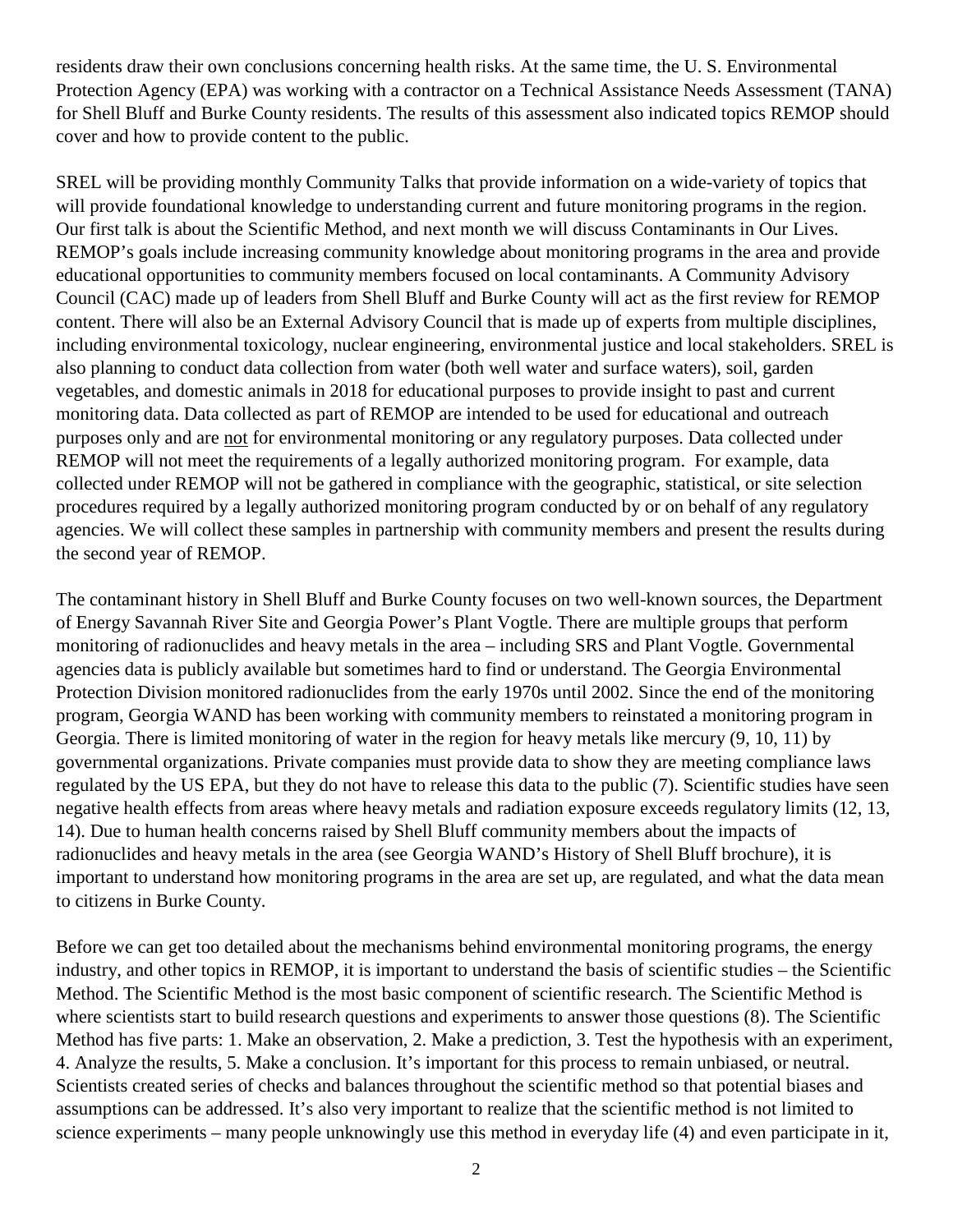through opportunities like Christmas Bird counts and stream monitoring programs. If a person decides to test the fastest route to work or which fertilizer grows larger vegetables, this is participating in the process of the scientific method. REMOP was created because Shell Bluff and Burke County community members observed things in their environment and then proceeded to ask questions. REMOP's goals include engaging the community, answering questions, and helping community members understand the opportunities and resources available for drawing their own conclusions in the future.

#### **Preparation**

- Prepare mechanism for viewing PowerPoint slides if choosing to use slides during the presentation.
- If not using slides, prepare worksheet and handout for participants.
- Prepare bleach and food coloring experiment (see activity appendix).

#### **Lesson**

- 1. Ask participants if they have ever noticed something in their community or asked a question about their surroundings. If using Powerpoint to show the figures, pull up Figure 1. If using the handout, point out on the handout where Figure 1 is located.
	- a. If these observations align with REMOP's history (people getting sick, environmental observations, etc.), then point out that this is the first step in the scientific method (make an observation).
	- b. If observations suggested do not fall along those lines or the room is silent, begin suggesting observations you make in your life to tie back into environmental quality (it's hotter this spring than last spring, the wetlands are drying up faster than usual, etc). Help guide the participants to observations that lead to REMOP's creation, and then point out that this is the first step in the scientific method (make an observation).
- 2. Using the observations participants suggested, ask if anyone has ever formed a question about those observations. If the observation is about fish dying in the water, for example, then ask if anyone has a hypothesis about why this happens. When a question is suggested, state that this is the second step in the scientific method, make a prediction.
- 3. Ask participants if they have ever tested whether or not their prediction is true. Have they tried testing two different routes to work or church to see if one is faster than the other? Or have participants tested how one fertilizer grows better vegetables than another one? Explain that this is where scientists perform experiments, where data is gathered to begin answering the original question (the prediction) and open up the possibility to asking additional questions.
- 4. State that when someone tests their prediction, they are collecting data. When they time how long it takes to drive from one point to another, the time is data. Comparing vegetable sizes after the application of two types of fertilizers, measuring the vegetable size is data collection and data comparison. We use data to draw conclusions about what we've previously observed and formed a question about.
- 5. Determine what participants did with this information (the data). Did it change their habits? Did they ask more questions? Did they test their original question again or continue to test follow-up questions?
- 6. Explain that this is the very basic foundation of scientific inquiry. If using Powerpoint, pull up Figure 2. If participants are using handouts, refer to Figure 1 again on the handout. Explain that Figure 2 represents a small bit of how scientists practice the scientific method. That the scientific method becomes more complicated during data collection (due to experiment failures, method creation, etc.) and is peer-reviewed to ensure that the science is accurate and not-exaggerated. It is also important that the results are reproducible; so for example, if your neighbor drove the same 2 routes to work and reached the same conclusion as you. That there are series of checks and balances created to make sure that science is moving forward, but that checks and balances need to be re-evaluated on a regular basis to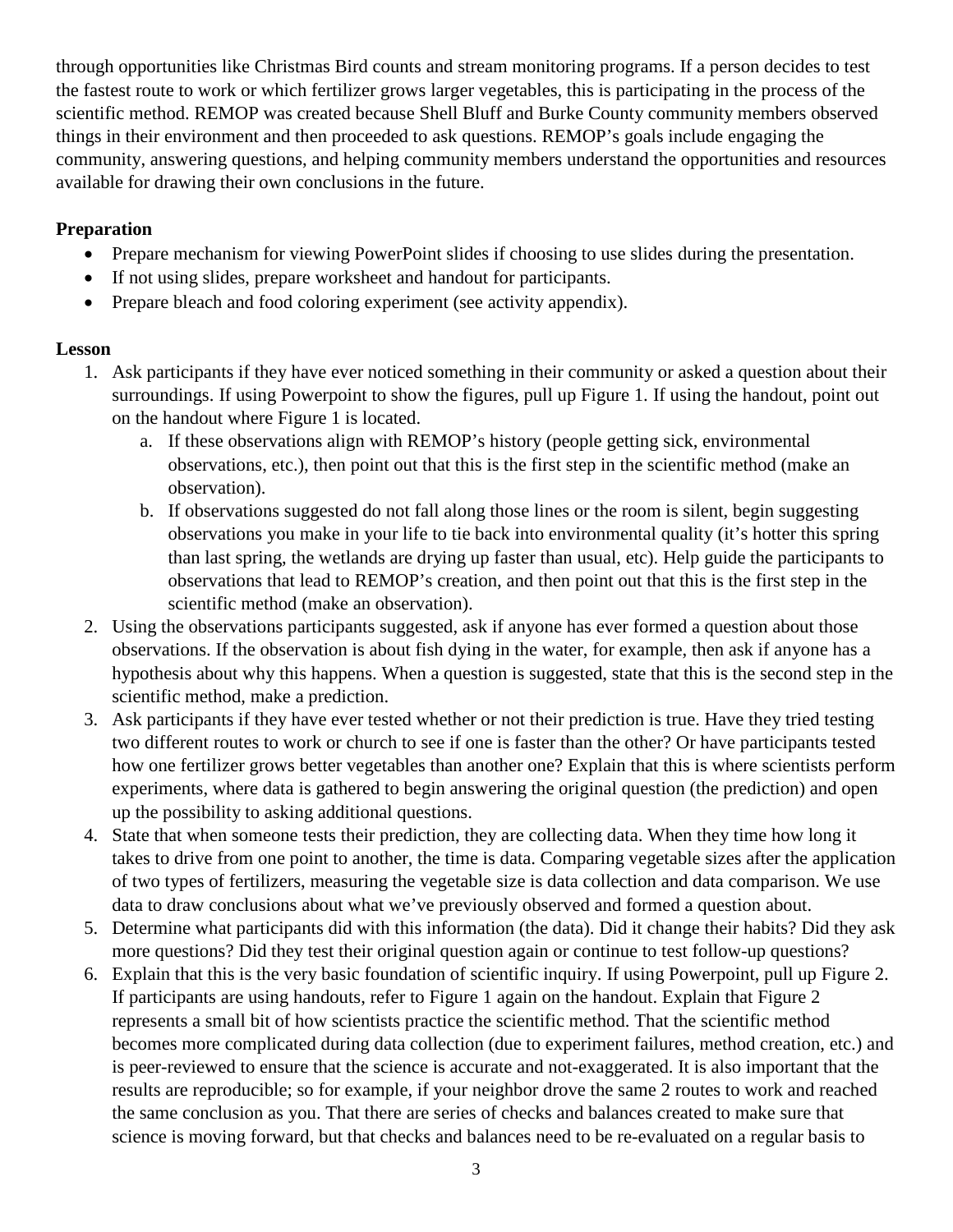make sure it's working well. Science isn't perfect, but that accountability is created through the continuous cycle of asking questions and challenging assumptions.

- 7. Revisit how REMOP was created through community observation and question-asking. Point out that these are the first two steps in the scientific method. Pull up Figure 3 on the Powerpoint and/or point it out on the handout. Show that science is connected with the communities it works within. That participant who is currently attending the program are helping move the scientific process forward – continuing to ask questions, gather information, and, in the future, collect data so that we can draw conclusions about the environment we live in.
- 8. Time Assessment: Is there enough time for the activity? If not, continue to ending remarks. If so, move on to the activity demonstration.

### **Activity**

Bleach and Food Coloring – this activity demonstrates the power of bleach to remove color. Bleach is a common household cleaning product that is commonly used to remove stains and sanitize surfaces. We expect the bleach to cause a color change, but how will the color in the water change?

Supplies: 2 clear cups or jars, 2 colors of food coloring, bleach, PPE (gloves, eye protection, paper towels)

- 1. Fill a clear cup or jar with water. Add 2-3 drops of food coloring.
- 2. Add drops of bleach until the color in the water begins to change. How many drops does it take until all the color is gone? Have participants record this information on their handout.
- 3. Add a few drops of a second food coloring dye. What happens? How is it different than when food coloring is added to pure water?
- 4. Explain that these observations lead us to the conclusion that bleach can remove color. How much color is determined by how many drops of food coloring we added and how much bleach we added.
- 5. Ask the participants if they have ever done an experiment like this in their own home. Did they record or remember the data they gathered? Are they gathering any observations currently they are hoping to test out in the future?
- 6. Reiterate that everyone is practicing the scientific method throughout their days and their lives, whether they've recognized it before or not.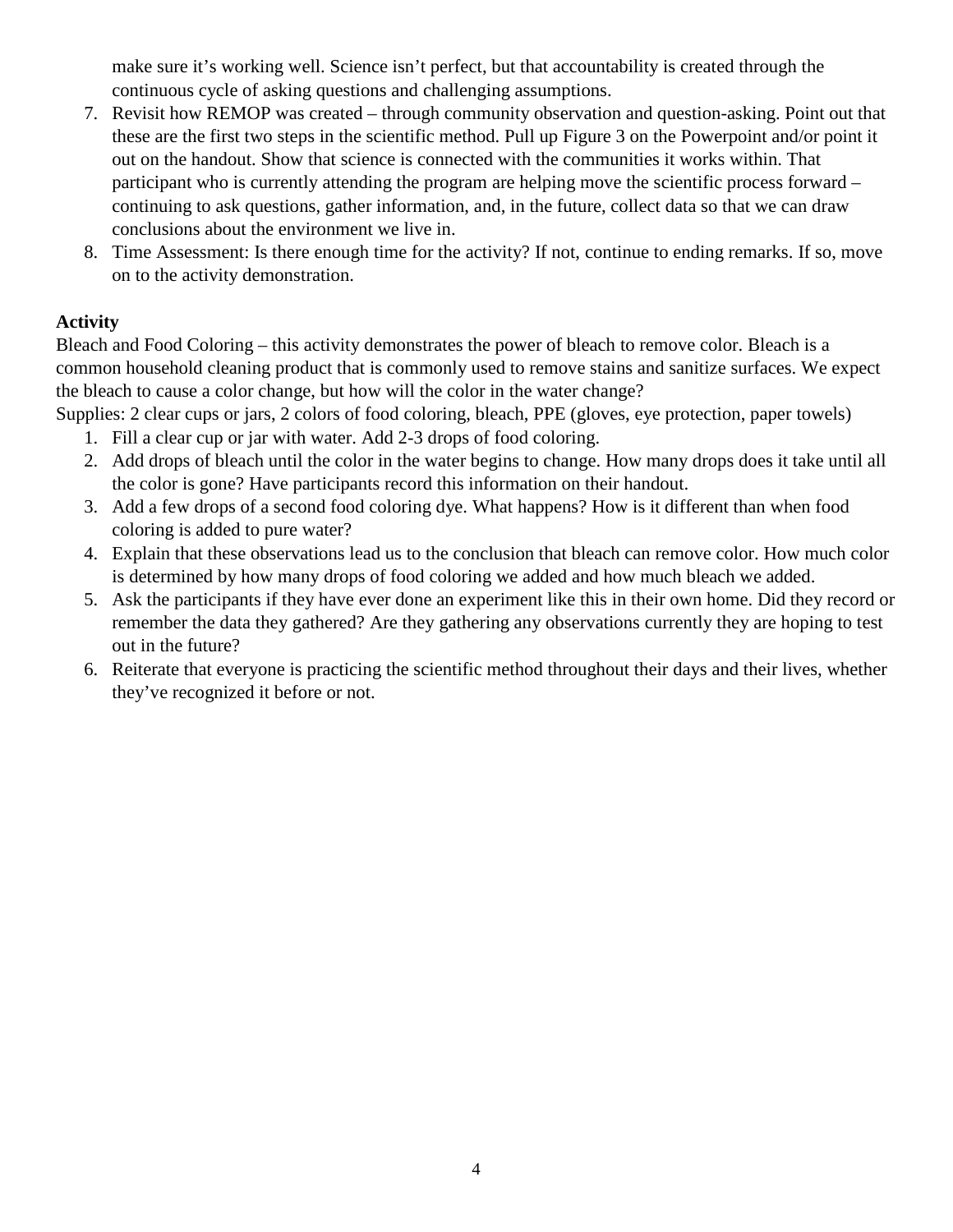#### **Figures**

Figure 1. The Scientific Method in its most basic form; with 5 steps, leading from one to the next.



Figure 2. The Scientific Method with added steps and procedures to illustrate how scientists use the scientific method on a daily basis and as a foundation for their experiments.

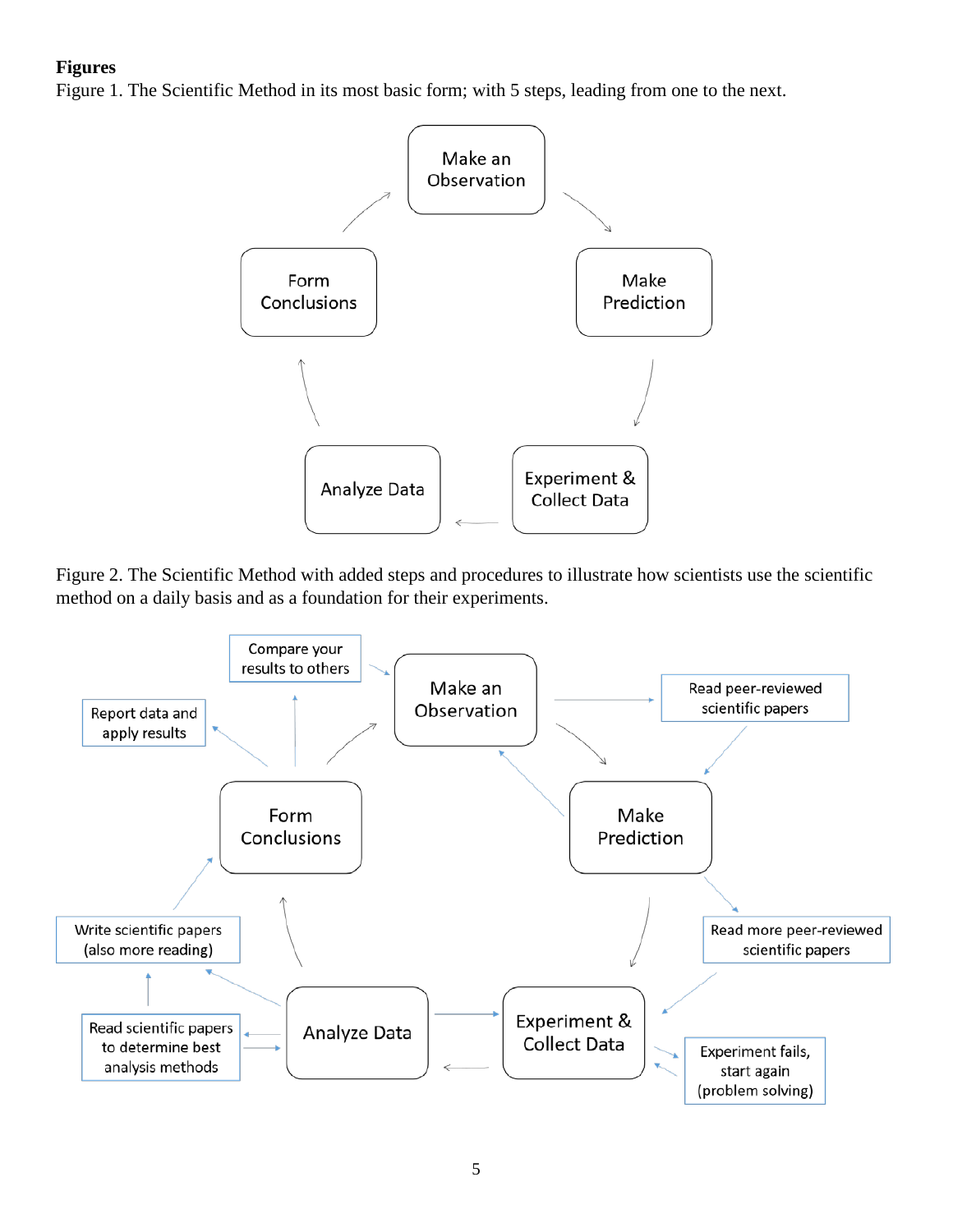Figure 3. Simplification of how the scientific method (Testing Ideas) is involved with society in a larger picture. Scientific inquiry participates in exploration and discovery, community improvement and feedback, and the benefits and outcomes through other sources.

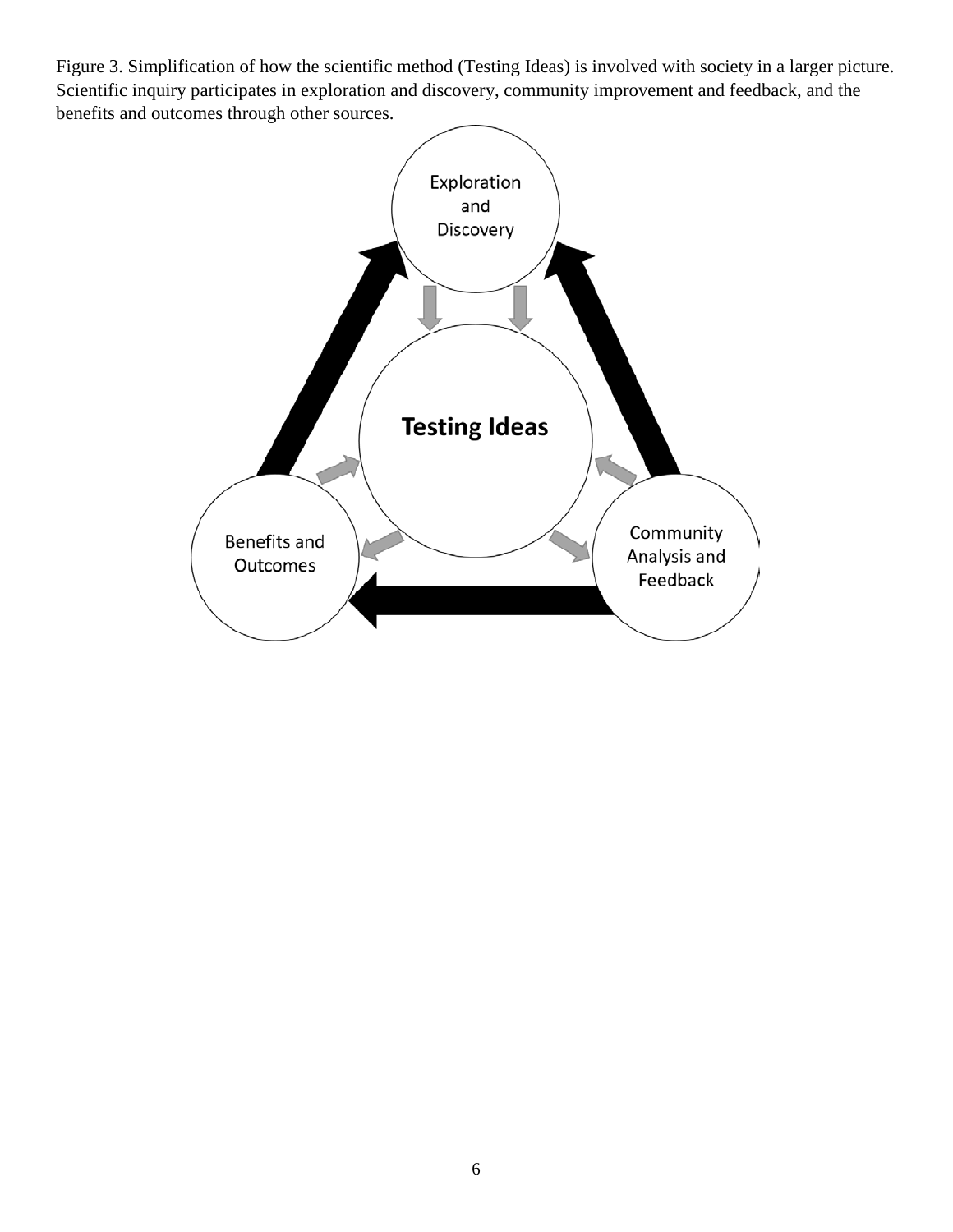#### **Resources**

- 1. [http://www.srs.gov/general/outreach/srs](http://www.srs.gov/general/outreach/srs-cab/library/meetings/2015/fb/CABChairBoardUpdateSeptember222015.pdf)[cab/library/meetings/2015/fb/CABChairBoardUpdateSeptember222015.pdf;](http://www.srs.gov/general/outreach/srs-cab/library/meetings/2015/fb/CABChairBoardUpdateSeptember222015.pdf) slides 7-13
- 2. [http://archive-srel.uga.edu/docs/SREL\\_CAB\\_317.pdf](http://archive-srel.uga.edu/docs/SREL_CAB_317.pdf)
- 3. McPherson, G. R. 2001. *Teaching and Learning the Scientific Method.* The American Biology Teacher 63 (4): 242-245.

[http://www.bioone.org/doi/full/10.1662/00027685%282001%29063%5B0242%3ATLTSM%5D2.0.CO](http://www.bioone.org/doi/full/10.1662/00027685%282001%29063%5B0242%3ATLTSM%5D2.0.CO%3B2) [%3B2](http://www.bioone.org/doi/full/10.1662/00027685%282001%29063%5B0242%3ATLTSM%5D2.0.CO%3B2)

- 4. McCleery, J. A. and G. A. Tindal. 1999. *Teaching the Scientific Method to At-Risk Students and Students with Learning Disabilities Through Concept Anchoring and Explicit Instruction.* Remedial and Special Education 20 (1):7-18.
- 5. <https://www.youtube.com/watch?v=OMWNFOD3zPs>
- 6. Enforcement and Compliance History Online, U. S. Environmental Protection Agency. <https://echo.epa.gov/>
- 7. Resource Conservation and Recovery Act 42 U.S.C. §6901 et seq., 1976. RCRA Online <https://yosemite.epa.gov/osw/rcra.nsf/how+to+use?OpenForm>
- 8. Hanauer, D. I., D. Jacobs-Sera, M. L. Pedulla, S. G. Cresawn, R. W. Hendrix, and G. F. Hatfull. *Teaching Scientific Inquiry*. 2006. Science 314:1880-1881.
- 9. Gonthier, G. J. 2013. Hydrogeology and water quality of the Dublin and Midville aquifer systems at Waynesboro, Burke County, Georgia, 2011. U. S. Geological Survey Scientific Investigations Report 2013-5026, 39p
- 10. Water Quality in Georgia 2002-2003 [https://epd.georgia.gov/sites/epd.georgia.gov/files/related\\_files/site\\_page/Water\\_Quality\\_In\\_Georgia\\_3](https://epd.georgia.gov/sites/epd.georgia.gov/files/related_files/site_page/Water_Quality_In_Georgia_305b303d_Y2004.pdf) [05b303d\\_Y2004.pdf](https://epd.georgia.gov/sites/epd.georgia.gov/files/related_files/site_page/Water_Quality_In_Georgia_305b303d_Y2004.pdf)
- 11. Cherry, G.S., and Clarke, J.S., 2007, Simulation and particle-tracking analysis of selected ground-water pumping scenarios at Vogtle Electric Generation Plant, Burke County, Georgia: U.S. Geological Survey Open-File Report 2007-1363, 51 p., Web-only publication at *http://pubs.usgs.gov/usgspubs/of/2007/1363*
- 12. Rowe, B. L., P. L. Toccalino, M. J. Moran, J. S. Zogorski, and C. V. Price. 2007. Occurrence and Potential Human-Health relevance of volatile organic compounds in drinking water from domestic wells in the United States. Environmental Health Perspectives 115 (11): 1539-1546.
- 13. Mozaffarian, D., and E. B. Rimm. 2006. Fish intake, contaminants, and human health evaluating the risks and benefits. JAMA 296 (15): 1885-1899.
- 14. Jarup. L. 2003. Hazards of heavy metal contamination. British Medical Bulletin 68: 167-182.

# **Disclaimer**

Data collected as part of the Radiological Education, Monitoring, and Outreach Project (REMOP) conducted by the University of Georgia's Savannah River Ecology Laboratory are intended to be used for educational and outreach purposes only, and are not for environmental monitoring or any regulatory purposes.

Data collected under REMOP will not meet the requirements of a legally authorized monitoring program. For example, data collected under REMOP will not be gathered in compliance with the geographic, statistical, or site selection procedures required of a legally authorized monitoring program conducted by or on behalf of any regulatory agencies.

If you have any questions, please call  $803-725-2649$  or email [remop@srel.uga.edu.](mailto:remop@srel.uga.edu)